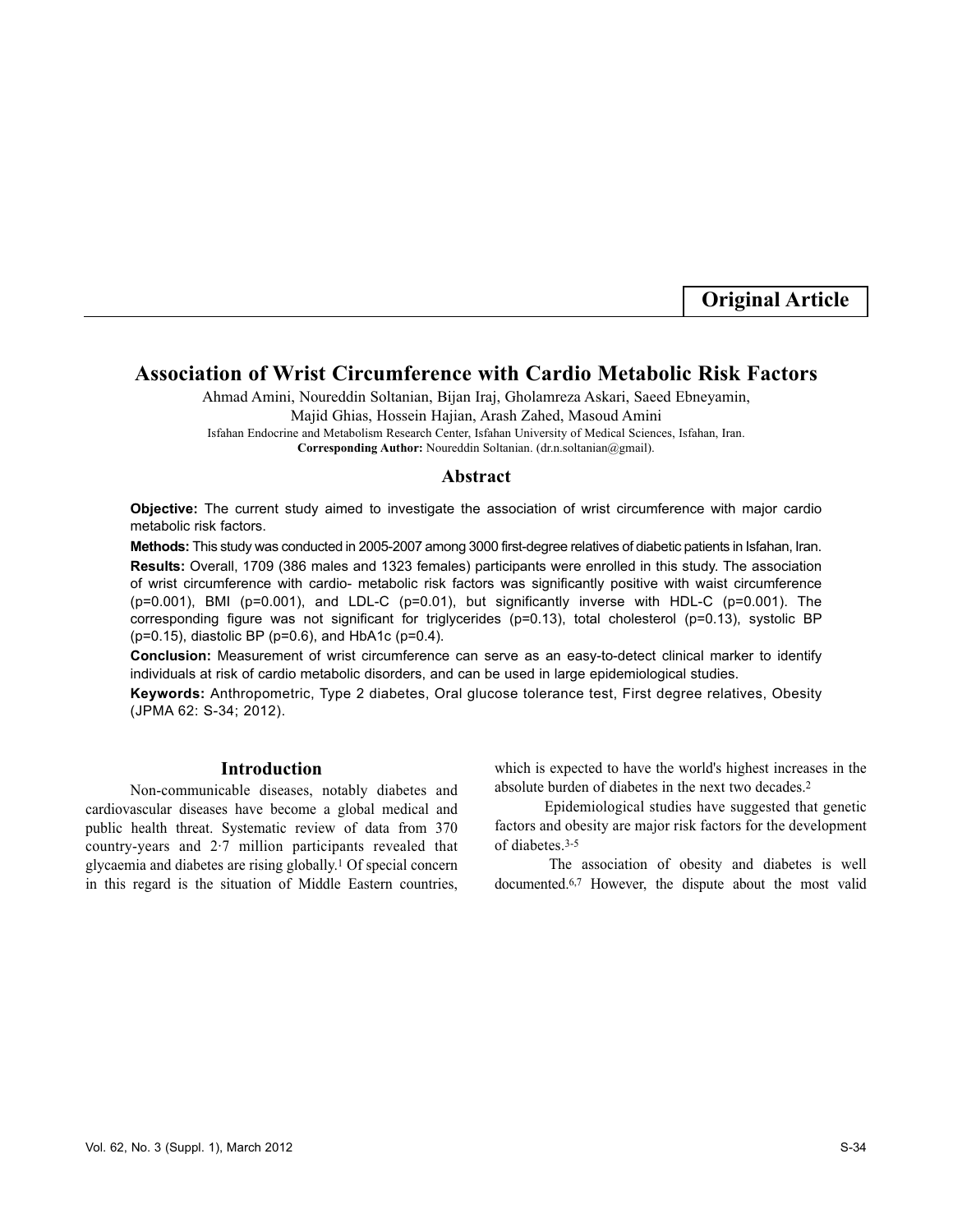anthropometric index related to diabetes and cardio-metabolic risk factors remains to be resolved. For early screening, various anthropometric measurements are proposed to identify individuals at risk. Body mass index (BMI) is perhaps the commonest index used. Nonetheless, as this index cannot distinguish fat from muscle mass and cannot represent the body fat distribution, the appropriateness of this overall obesity index in predicting cardiometabolic risk factors is questionable. Various other anthropometric indexes as waist circumference, waist-to- hip ratio and waist-to-stature ratio have been used to determine the index more closely related to cardio metabolic risk factors.8,9 As measurement of these indexes is not easy in large populationbased studies, other indexes as wrist circumference are proposed.<sup>10</sup> Limited experience exists in this regard.

Relatives of diabetic patients are at increased risk for developing diabetes and related cardio metabolic risk factors.<sup>11-13</sup> A study, entitled the Isfahan Diabetes Prevention Study was conducted in this regard among the first-degree relatives of diabetic patients in Isfahan, Iran.<sup>14</sup>

The current research was conducted among the participants of this study, and aimed to investigate the association of wrist circumference with major cardio metabolic risk factors in the first degree relatives of type 2 diabetes (T2DM) patients.

#### **Methods**

This study was conducted by Isfahan Endocrine and Metabolism Research Center (IEMRC) affiliated to Isfahan University of Medical Sciences, Isfahan, Iran. Participants were selected by consecutive convenient sampling from among 3000 participants aged 35-60 years who were the first degree relatives of T2DM patients, and were enrolled from 2005 to 2007 in a cohort study entitled Isfahan Diabetes Prevention Program study.

The IEMRC Medical Ethics committee approved the study and all participants gave written informed consent.

This study recruited those individuals who were the firstdegree relatives of patients with T2DM, and had normal glucose tolerance test. Participants with bilateral wrist deformity as well as pregnant women were not recruited. All participants underwent an oral glucose tolerance test after 10-12 hours overnight fasting. Normal results were considered according to the 2003 American Diabetes Association (ADA) criteria.<sup>15</sup>

Then, persons with diabetes or pre-diabetes were excluded from the study. Plasma glucose and HbA1c were measured by GOD- PAP and ion-exchange chromatography.

Total fasting cholesterol and HDL-cholesterol (HDL-C) were measured by CHOD-PAP and triglyceride (TG) was measured by GPO-PAP method. LDL-Cholesterol (LDL-C) was calculated using the Friedewald formula, when total TG was less than 400 mg/dl.<sup>16</sup>

Anthropometric parameters were measured under standard protocol and by using calibrated instruments. Body mass index (BMI) was calculated as weight in kilograms divided by the square

of height in meters. Blood pressure (BP) was measured twice in a seating position after 5 minute resting. Waist circumference was measured by standard method at top of iliac crest in mid axillary line. Wrist circumference was measured on the right arm at the wrist crease distal to the styloid processes (minimum circumference in this region) without the tape is too tight or too loose and with lying flat on the skin. In the case of any deformity, we measured left wrist in examination.

## **Statistical Analysis:**

Statistical analysis was performed by SPSS software version 16.0 for windows (SPSS Inc., Chicago, Illinois, USA). Data are expressed as mean and standard deviation (SD) if distribution was normal, otherwise median is reported.

The Student t-test was used for comparison of quantitative variables, and Chi square test for comparison of categorical parameters.

Regression models determined the association of wrist circumference with other variables. P value of less than 0.05 was considered as statistically significant.

#### **Results**

Overall, 1709 (386 males and 1323 females) participants were enrolled in this study. Table presents mean and standard deviation (SD) of anthropometric, clinical and laboratory characteristics of the first-degree relatives at T2DM patient with normal glucose tolerance test.

The association of wrist circumference with cardiometabolic risk factors revealed that this association was significantly positive with waist circumference (p=0.001),

**Table: Characteristics of the study population.**

|                                 | Mean (SD)  |
|---------------------------------|------------|
|                                 |            |
| Age (years)                     | 42.3(6.5)  |
| Body mass index( $kg/m2$ )      | 28.4 (4.2) |
| Waist circumference (cm)        | 87.7(9.8)  |
| Wrist circumference (cm)        | 16(1.2)    |
| Systolic blood pressure (mmHg)  | 11.3(1.6)  |
| Diastolic blood pressure (mmHg) | 7.4(1.2)   |
| Triglycerides (mg/dl)           | 155 (93.1) |
| Total cholesterol(mg/dl)        | 193 (38.3) |
| $LDL$ -cholesterol(mg/dl)       | 117(33.7)  |
| $HDL-$ cholesterol(mg/dl)       | 45(11.7)   |
| HbAlc $(\%)$                    | 4.9(0.7)   |

BMI ( $p=0.001$ ), and LDL-C ( $p=0.01$ ), and inverse with HDL-C (p=0.001).

The corresponding figure was not significant for triglycerides ( $p=0.13$ ), total cholesterol ( $p=0.13$ ), systolic BP ( $p=0.15$ ), diastolic BP ( $p=0.6$ ), and HbA1c ( $p=0.4$ ).

## **Discussion**

In this study, wrist circumference was significantly